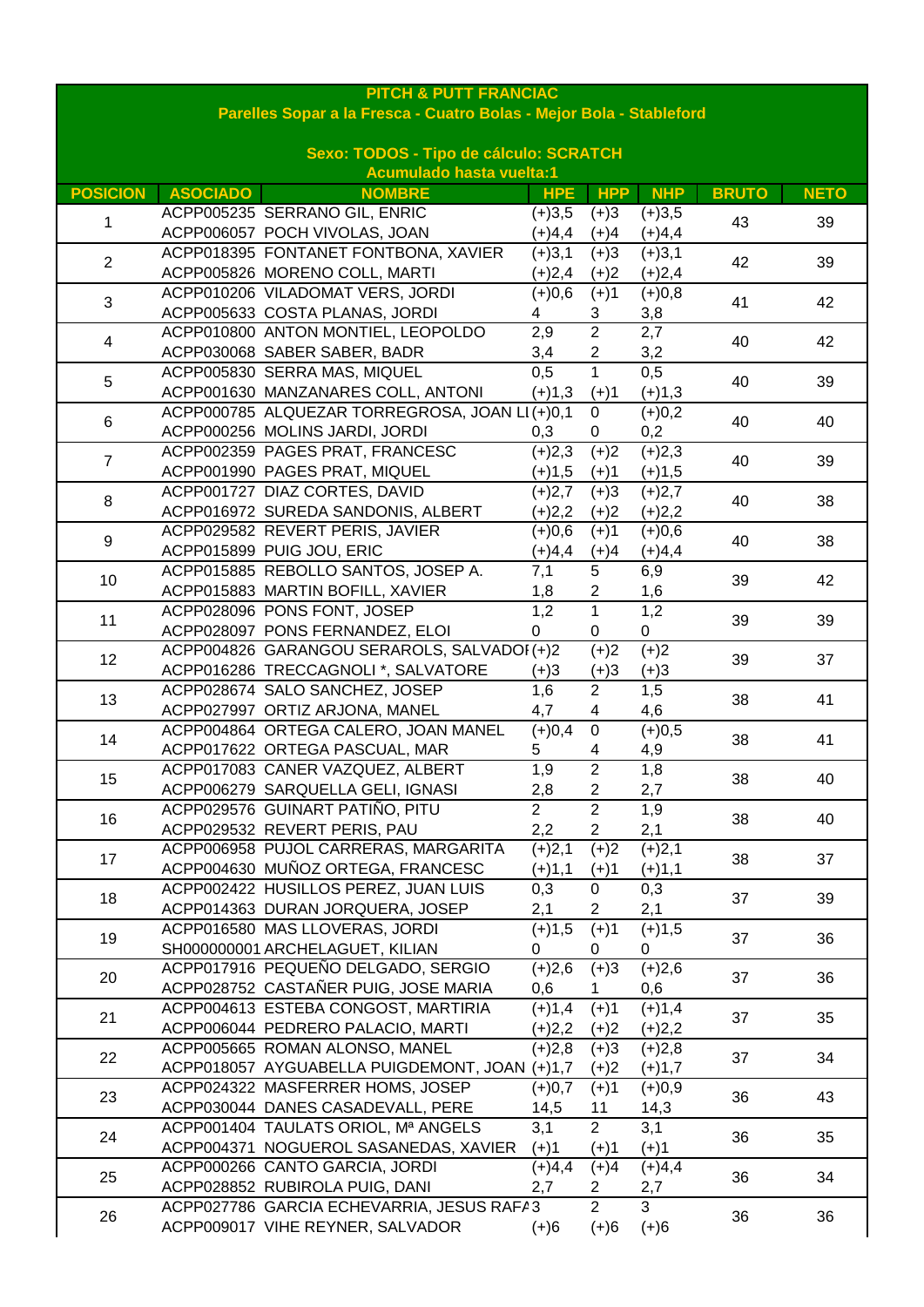|                 |                 | ACPP025970 TRUSHINSKI *, MIKHAIL                                      | 3,7        | 3                                | 3,6            |              |             |
|-----------------|-----------------|-----------------------------------------------------------------------|------------|----------------------------------|----------------|--------------|-------------|
| 27              |                 | ACPP026133 TRUSHINSKAJA TRUSHINSKYI, SVE 8,1                          |            | 6                                | 8              | 35           | 41          |
|                 |                 | ACPP016203 FERNANDEZ CACERES, JOAN                                    | $(+)0,3$   | $\overline{0}$                   | $(+)0,3$       |              |             |
| 28              |                 | ACPP030076 PEREZ PRIETO, ALFONSO                                      | 9,4        | $\overline{7}$                   | 9,4            | 35           | 39          |
|                 |                 | ACPP030117 MURIAS CLOSAS, JOEL                                        | 15,8       | $\overline{12}$                  | 15,6           |              |             |
| 29              |                 | ACPP029395 SANCHO FAIG, PAU                                           | 8,1        |                                  | 7,9            | 32           | 42          |
|                 |                 |                                                                       |            | 6                                |                |              |             |
| 30              |                 | ACPP030054 TRINCH CASELLAS, JUAN CARLOS 11,6                          |            | $\overline{9}$                   | 11,5           | 32           | 41          |
|                 |                 | ACPP011371 LUPIAÑEZ RENGEL, FRANCISCO JC4,3                           |            | 3                                | 4,2            |              |             |
| 31              |                 | ACPP024016 BUKHAROV *, ALEXANDER                                      | 11,4       | $\overline{8}$                   | 11,3           | 31           | 40          |
|                 |                 | ACPP028779 NEYASKINA, NEDEZCA                                         | 12,5       | 10                               | 12,4           |              |             |
| 32              |                 | ACPP030037 PUIG COLL, ALEJANDRO                                       | 6,1        | $\overline{5}$                   | 6,1            | 31           | 38          |
|                 |                 | ACPP029362 SABAT LEON, CARLOS                                         | 9,8        | 8                                | 9,8            |              |             |
| 33              |                 | ACPP026766 JULIA BOSCH, DOLORS                                        | 8          | $\overline{6}$                   | $\overline{8}$ | 31           | 37          |
|                 |                 | ACPP008594 OLIVERAS MACH, DOLORS                                      | 5,3        | $\overline{\mathbf{4}}$          | 5,3            |              |             |
|                 |                 | ACPP028319 GARCIA CORONADO, LIDIA                                     | 11,4       | 8                                | 11,4           |              |             |
| 34              |                 | ACPP023022 ESCOLIES MIRO, ALFONS                                      | 10,9       | 8                                | 10,9           | 30           | 38          |
|                 |                 | ACPP021763 CHILLARON GONZALEZ, ANGEL AN 1,6                           |            | $\overline{2}$                   | 1,6            |              |             |
| 35              |                 | ACPP030024 MUÑOZ GIL, IVAN                                            | 8,1        | 6                                | 8,1            | 29           | 32          |
|                 |                 | ACPP014073 SAURA VIDAL, JOAN                                          | 5,7        | $\overline{5}$                   | 5,7            |              |             |
| 36              |                 | ACPP028803 SALVA JULIA, MONICA                                        | 12,4       | 9                                | 12,4           | 27           | 35          |
|                 |                 |                                                                       |            |                                  |                |              |             |
| 37              |                 | ACPP030616 MARTIN ARMIJO, ANTONIA                                     | 21         | 16                               | 21             | 26           | 38          |
|                 |                 | ACPP002360 ESTRADA GUERRA, PAOLA                                      | 10,2       | 8                                | 10,2           |              |             |
| 38              |                 | ACPP031366 GÜELL GUBAU, GERARD                                        | 18,6       | 14                               | 18,5           | 26           | 41          |
|                 |                 | ACPP031350 VENDRELL SARDA, ALBERT                                     | 19,8       | 15                               | 19,7           |              |             |
| 39              |                 | ACPP018406 TURON ROIG, MONTSE                                         | 12,7       | $\overline{10}$                  | 12,7           | 24           | 36          |
|                 |                 | ACPP024814 SOLER GALI, CARME                                          | 15,5       | 12                               | 15,5           |              |             |
| 40              |                 | ACPP012574 CARRERA DOMINGUEZ, ALICIA                                  | 15,9       | $\overline{12}$                  | 15,9           | 24           |             |
|                 |                 | ACPP004760 LOPEZ DEL HIERRO, PILAR                                    | 9,8        | 8                                | 9,8            |              | 33          |
|                 |                 | <b>PITCH &amp; PUTT FRANCIAC</b>                                      |            |                                  |                |              |             |
|                 |                 |                                                                       |            |                                  |                |              |             |
|                 |                 |                                                                       |            |                                  |                |              |             |
|                 |                 | Parelles Sopar a la Fresca - Cuatro Bolas - Mejor Bola - Stableford   |            |                                  |                |              |             |
|                 |                 |                                                                       |            |                                  |                |              |             |
|                 |                 | Sexo: TODOS - Tipo de cálculo: CON HANDICAP                           |            |                                  |                |              |             |
|                 |                 | <b>Acumulado hasta vuelta:1</b>                                       |            |                                  |                |              |             |
| <b>POSICION</b> | <b>ASOCIADO</b> | <b>NOMBRE</b>                                                         | <b>HPE</b> | <b>HPP</b>                       | <b>NHP</b>     | <b>BRUTO</b> | <b>NETO</b> |
| $\overline{1}$  |                 | ACPP024322 MASFERRER HOMS, JOSEP                                      | $(+)0,7$   | $(+)1$                           | $(+)0,9$       | 36           | 43          |
|                 |                 | ACPP030044 DANES CASADEVALL, PERE                                     | 14,5       | 11                               | 14,3           |              |             |
| $\overline{2}$  |                 | ACPP010206 VILADOMAT VERS, JORDI                                      | $(+)0,6$   | $(+)1$                           | $(+)0,8$       | 41           | 42          |
|                 |                 | ACPP005633 COSTA PLANAS, JORDI                                        | 4          | 3                                | 3,8            |              |             |
|                 |                 | ACPP010800 ANTON MONTIEL, LEOPOLDO                                    | 2,9        | $\overline{2}$                   | 2,7            |              |             |
| 3               |                 | ACPP030068 SABER SABER, BADR                                          | 3,4        | $\overline{\mathbf{c}}$          | 3,2            | 40           | 42          |
|                 |                 | ACPP015885 REBOLLO SANTOS, JOSEP A.                                   | 7,1        | $\overline{5}$                   | 6,9            |              |             |
| 4               |                 | ACPP015883 MARTIN BOFILL, XAVIER                                      | 1,8        | $\overline{c}$                   | 1,6            | 39           | 42          |
|                 |                 | ACPP030117 MURIAS CLOSAS, JOEL                                        | 15,8       | 12                               | 15,6           |              |             |
| 5               |                 | ACPP029395 SANCHO FAIG, PAU                                           | 8,1        | 6                                | 7,9            | 32           | 42          |
|                 |                 | ACPP004864 ORTEGA CALERO, JOAN MANEL                                  | $(+)0,4$   | $\pmb{0}$                        | $(+)0,5$       |              |             |
| 6               |                 |                                                                       | 5          | 4                                |                | 38           | 41          |
|                 |                 | ACPP017622 ORTEGA PASCUAL, MAR                                        |            |                                  | 4,9            |              |             |
| $\overline{7}$  |                 | ACPP028674 SALO SANCHEZ, JOSEP                                        | 1,6        | $\overline{2}$                   | 1,5            | 38           | 41          |
|                 |                 | ACPP027997 ORTIZ ARJONA, MANEL                                        | 4,7        | 4                                | 4,6            |              |             |
| 8               |                 | ACPP025970 TRUSHINSKI *, MIKHAIL                                      | 3,7        | $\overline{3}$                   | 3,6            | 35           | 41          |
|                 |                 | ACPP026133 TRUSHINSKAJA TRUSHINSKYI, SVE 8,1                          |            | 6                                | 8              |              |             |
| 9               |                 | ACPP030054 TRINCH CASELLAS, JUAN CARLOS 11,6                          |            | $\overline{9}$                   | 11,5           | 32           | 41          |
|                 |                 | ACPP011371 LUPIAÑEZ RENGEL, FRANCISCO JC4,3                           |            | $\mathfrak{S}$                   | 4,2            |              |             |
| 10              |                 | ACPP031366 GÜELL GUBAU, GERARD                                        | 18,6       | 14                               | 18,5           | 26           | 41          |
|                 |                 | ACPP031350 VENDRELL SARDA, ALBERT                                     | 19,8       | 15                               | 19,7           |              |             |
|                 |                 | ACPP000785 ALQUEZAR TORREGROSA, JOAN LI (+)0,1                        |            | $\mathsf{O}$                     | $(+)0,2$       | 40           | 40          |
| 11              |                 | ACPP000256 MOLINS JARDI, JORDI                                        | 0,3        | 0                                | 0,2            |              |             |
| 12              |                 | ACPP017083 CANER VAZQUEZ, ALBERT<br>ACPP006279 SARQUELLA GELI, IGNASI | 1,9<br>2,8 | $\overline{2}$<br>$\overline{2}$ | 1,8<br>2,7     | 38           | 40          |